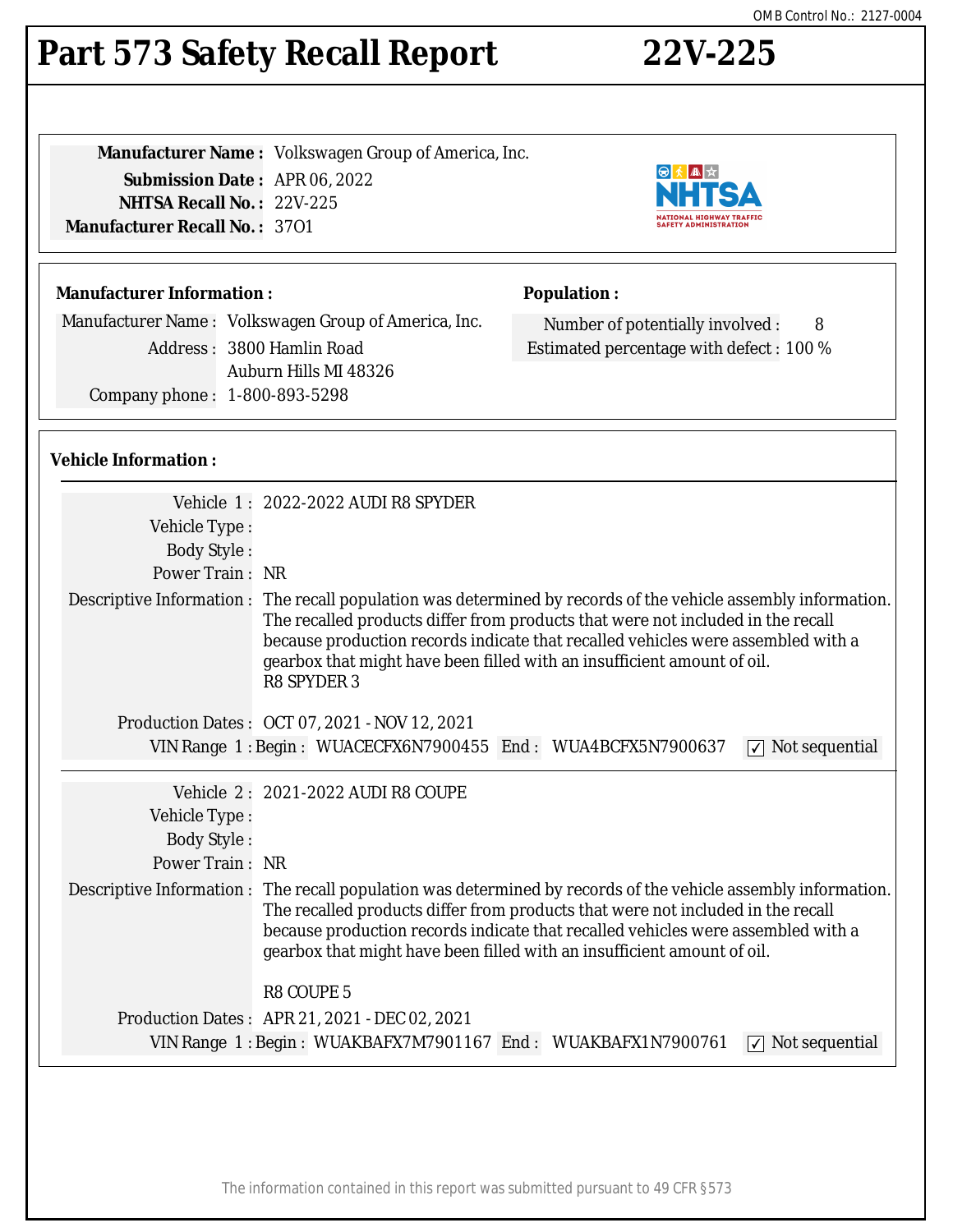## **Description of Defect :**

|              | Description of the Defect: The gearbox in affected vehicles may not contain a sufficient volume of gearbox<br>oil.                                                                                                                                                                                                                                                                                                                                                                              |
|--------------|-------------------------------------------------------------------------------------------------------------------------------------------------------------------------------------------------------------------------------------------------------------------------------------------------------------------------------------------------------------------------------------------------------------------------------------------------------------------------------------------------|
| FMVSS 1 : NR |                                                                                                                                                                                                                                                                                                                                                                                                                                                                                                 |
| FMVSS 2: NR  |                                                                                                                                                                                                                                                                                                                                                                                                                                                                                                 |
|              | Description of the Safety Risk: If this condition is present in the vehicle, it might lead to clutch slip, thus<br>interrupting the power transmission between the gearbox and engine. This<br>could result in a temporary loss of motive power, increasing the risk of a<br>crash. Additionally, when operating the vehicle in a racetrack environment,<br>this issue can possibly lead to generation of oil foam that could exit through<br>the breather valve and create the risk of a fire. |
|              | Description of the Cause: As the necessary amount of oil filled into the gearbox at the end of the line<br>corresponds to the weight of the gearbox before filling, a defective weighing<br>machine at the supplier led to gearboxes where the amount of oil filled into<br>might be less than required by factory specifications.                                                                                                                                                              |
|              | Identification of Any Warning Clutch Slip resulting from an insufficient amount of oil within the gearbox can<br>that can Occur: trigger a warning message displayed in the instrument cluster.                                                                                                                                                                                                                                                                                                 |

#### **Involved Components :**

| Component Name 1: gearbox oil    |                                                                  |
|----------------------------------|------------------------------------------------------------------|
|                                  | Component Description : gearbox oil within the automatic gearbox |
| Component Part Number: G052529A* |                                                                  |

#### **Supplier Identification :**

#### **Component Manufacturer**

Name : Volkswagen AG

Address : Dr. Rudolf-Leiding-Platz 1 Baunatal Foreign States 34225

Country : Germany

#### **Chronology :**

November 17 - December 2021: While performing the end-of-line test, a failure code was recognized. Immediate investigation regarding root cause started, and the faulty gearbox was send back to the supplier to be analyzed.

The information contained in this report was submitted pursuant to 49 CFR §573